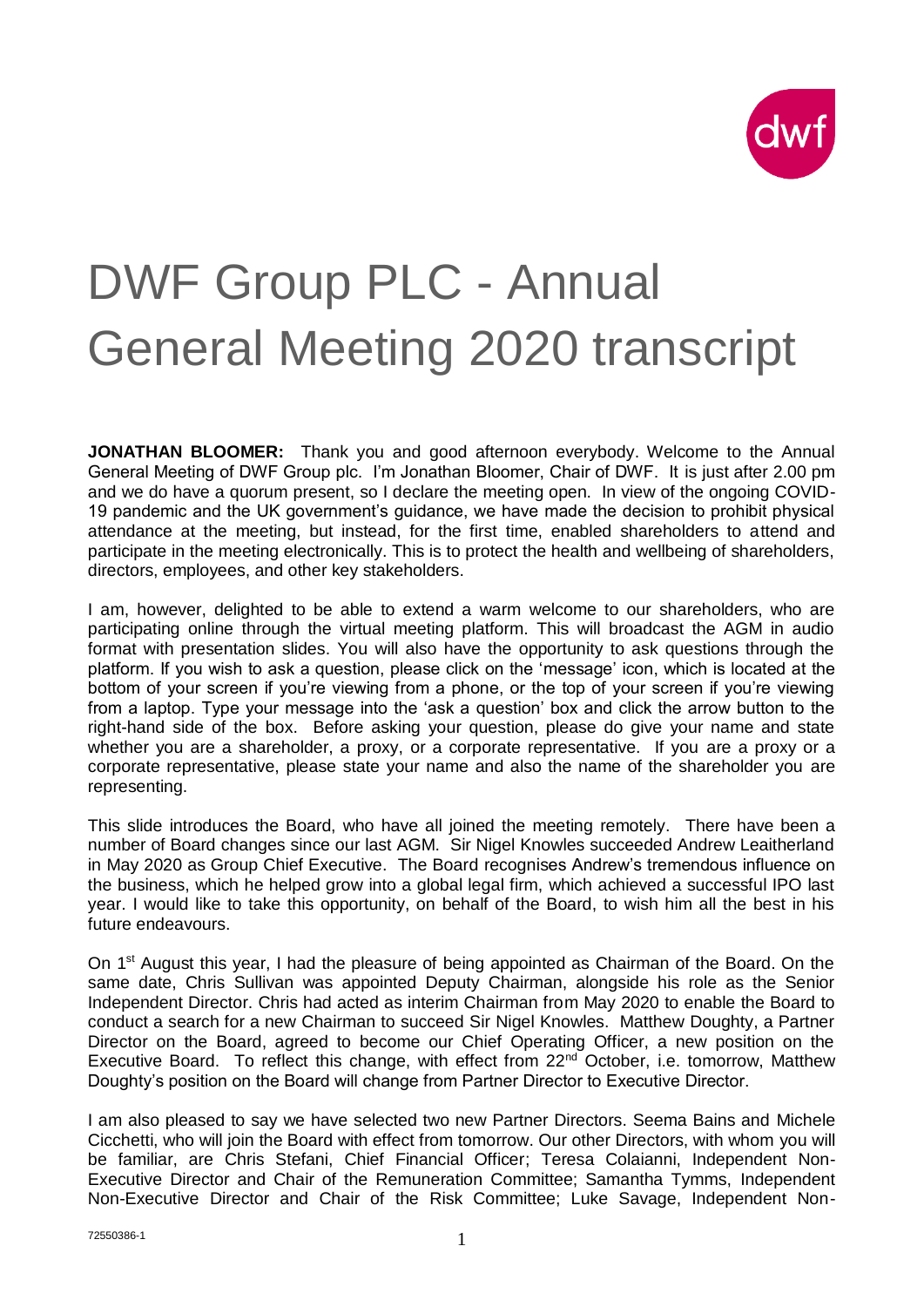Executive Director and Chair of the Audit Committee; and also Vinodka Murria, Independent Non-Executive Director. I would also like to introduce our Company Secretary, Mollie Stoker.

Before we move on to the activities of the Company with a brief presentation from Sir Nigel, I would now like to start the formal proceedings of this Annual General Meeting. Now is your opportunity to vote on our proposed resolutions, as many of you have already done so. Resolutions 17-20 are proposed as special resolutions and require 75% of the votes cast to be passed. All other resolutions are proposed as ordinary resolutions, requiring a simple majority in order to be passed. The proposed resolutions 1-20, together with explanatory notes, were set out in the Notice of Meeting which was posted to shareholders on  $22<sup>nd</sup>$  September this year, and made available on the Company's website on the same date. Accordingly, the requisite notice of the meeting has been given. I therefore propose that the Notice of Meeting should be taken as read. To more accurately reflect the views of shareholders of the Company, voting today will be by way of a poll on each of the proposed resolutions put to the meeting. This is seen as best practice, as it gives all shareholders the opportunity to participate in the decision-making of the Company, and have their votes recorded in proportion to the number of shares they hold.

I appoint our registrars, Equiniti, to act as scrutineers. In the online meeting platform, the voting icon will appear on the navigation bar when I declare the poll open. Once you click on this, the proposed resolutions will appear on your screen along with the voting options. Please note that only shareholders, proxy holders, or shareholder representatives, may vote. If your vote is not being cast entirely one way or is not being cast in respect of the entire holding, there is a slider at the top to split your vote. Otherwise, all the shares registered in your name, or in the name of the person you are representing, will be included in the count. You have one vote per share. You have three options for each resolution proposed. You can vote for the proposed resolution, against the proposed resolution, or you may withhold your vote. A vote withheld is not a vote in law and will not be counted in a calculation of the proportion of the votes for or against a resolution. Simply select one of these options to cast your vote. You can change your vote at any time until the poll closes. Your vote will have been submitted when the voting option icon changes colour having selected it, and a 'vote received' message appears. There is no final 'submit' button, as the voting is live.

I now declare the poll open and it will remain open until 15 minutes after the end of this meeting. The scrutineers expect to be able to ascertain the final voting results shortly after the end of the meeting. An announcement of the figures will be made via our regulatory information service, (RNS), and posted on the Company's website. If any person attending the meeting online is having any difficulties with using the platform, there is a user guide that you can access through the platform on the information tab. We'll now have a brief update from Sir Nigel ahead of answering any questions shareholders may have. So, over to you, Nigel.

**SIR NIGEL KNOWLES:** Thank you, Jonathan, and thank you to everyone for joining us virtually for this meeting. We hope that next year we will be able to meet in person. We are just seven and a bit working days from the end of our half year, and so we will not be providing a trading update at today's AGM. Our most recent trading update was published on  $8<sup>th</sup>$  September, but I confirm that we intend to provide a further update on  $5<sup>th</sup>$  November.

I would like to use my time today to provide a few updates in relation to our people and our clients. Let me start by updating you on our lateral hire recruitment programme. Broadly speaking, we build and grow the partner talent pool in our businesses in two ways, M&A and the recruitment of partners. We said in our  $8<sup>th</sup>$  September update that M&A was temporarily on hold, which it is. This will return when the time is right, but for now we still continue to recruit partners across all areas of our business. Since 1<sup>st</sup> May, the start of our new financial year, we have recruited twelve new partners. This includes at least one in each of our divisions, and seven within insurance, a key element of our resilient business model. We have also recruited two restructuring partners in the UK, and have strengthened our insurance and real estate teams in Poland. We have a strong pipeline of potential new hires that we continue to progress. In addition to the recruitment of new people since my appointment as CEO in late May, I have made engagement with our people one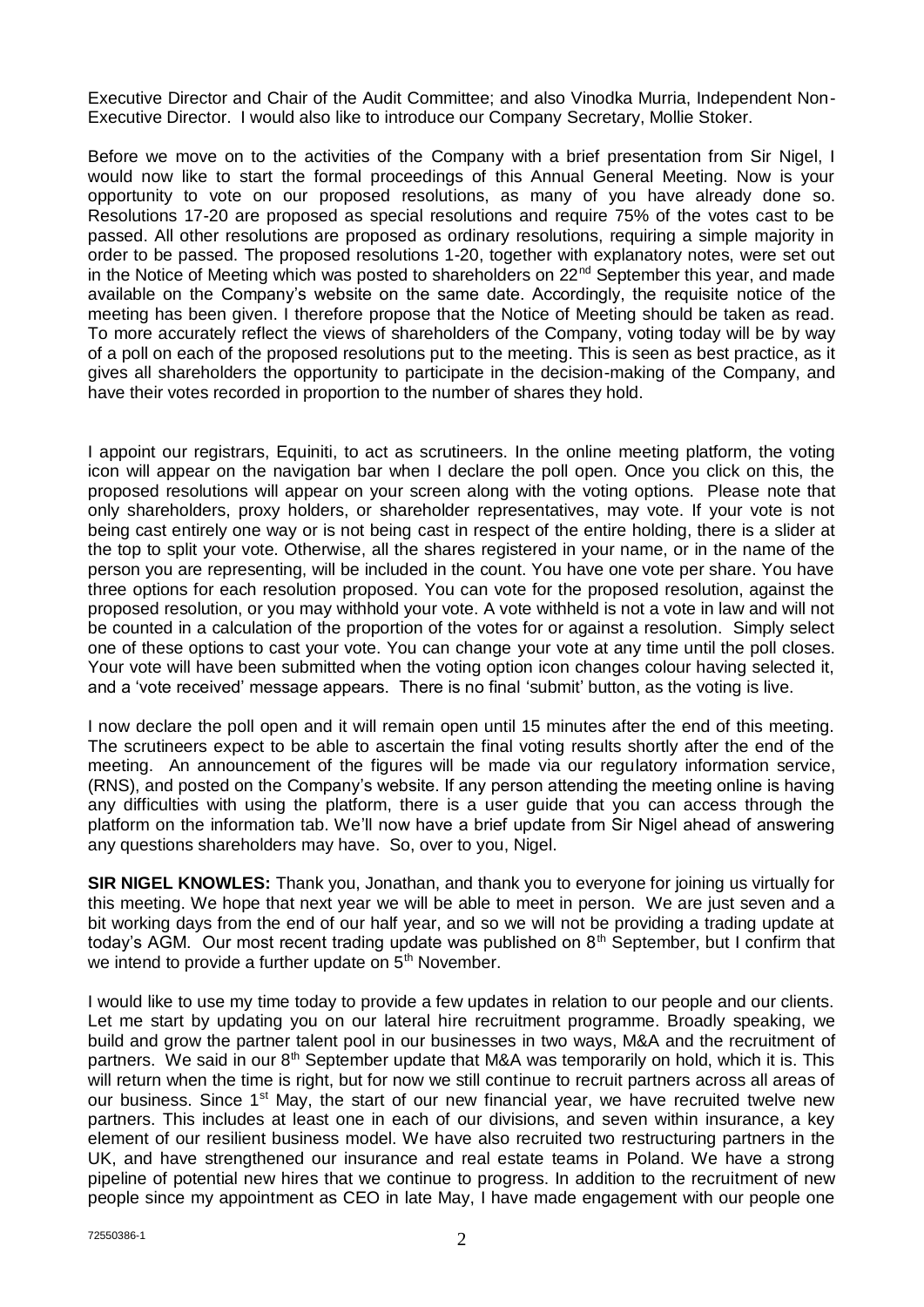of my key priorities. This has included sharing details of our FY21 strategic priorities and business plan through a series of Town Hall events and other communications. I am extremely pleased that we have launched our first ever Group Bonus Plan, which will help to drive an ever closer alignment of the interest of our people and our shareholders.

We have also spent a great deal of time and energy in ensuring that the culture of our organisation remains strong during these unusual and challenging times. I would like to pay tribute to our people for the way they have responded, and the flexibility they have shown over the past six to eight months. Their commitment to support our clients, support our communities, and support each other, has been fantastic. This is why it is so important that we have continued to organise the sorts of activities and events that allow colleagues to come together to help build and strengthen our culture. Three recent examples include, diversity week is our annual programme of events to celebrate diversity in all its forms, and discuss the issues and barriers that still exist. This year, we held thirteen global virtual events in which more than 1,000 of our people and clients participated.

The second is the DWF Foundation, which has made a big difference to many small charities in the communities in which we operate. Since it was formed nearly five years ago, it has donated over £450,000 to more than 200 charities. During the pandemic, our people have continued to raise funds for the Foundation through virtual or socially-distanced activities, and have helped UKbased charities to fight homelessness, support health and wellbeing and employability campaigns. The Rubies is our Annual Awards Programme through which colleagues nominate each other for recognition in a range of categories. Last year was its first year. We had more than 430 nominations and the winners were revealed at an annual ceremony in Manchester. The Rubies will be held in December this year, and we are looking forward to going virtual for this event.

Attracting high quality people and developing a culture that allows them to thrive by being themselves is important for any business, especially so for a people business like ours. I have always said that a business with happy people will have happy clients. Earlier this year, we conducted our largest ever survey of client sentiment, our Client Listening Census. More than 400 clients participated, and they were asked to rate the experience of our service applying a score of between 0 and 10 as to how likely they are to recommend us. I am delighted to say that 56% of our clients rated us a 9 or 10, which, by the methodology of the research, classed them as 'Promoters' of DWF. Our Net Promoter Score was 47, which compares favourably to our industry peers. A typical Net Promoter Score in legal services is between 20 and 40. This positive picture is translating into new business. Our global key account programme continues to develop with 13.2% growth compared with the same period for the prior year. We have also seen a number of new prestigious appointments from existing and new clients. These include support to two of our major insurance clients on the business interruption claims arising out of COVID-19, and the extension of our relationship with one of our major institutional insurance clients moving beyond the UK to include Italy, France, and most recently, Ireland.

Of course, ultimately, we hope that our focus on people and clients means that we have a successful business which generates good returns for all of our shareholders. I would like to thank our shareholders for their support throughout the year, and especially the very useful and constructive conversations that I've had with all our larger shareholders since my appointment in May. I am pleased to see that our share price, once again, is moving in the right direction, and that the Board has been able to recommend a final dividend for FY20. I was also delighted to welcome a new major shareholder in Cartesian Capital, who now hold around 4.58% of the shares in our business.

I hope you have found this update useful. I look forward to providing our next trading update next month, and to speaking with many of you again in December when we present our half-year results. But for now though, I will hand back to Jonathan, our Chairman.

**JONATHAN BLOOMER:** Many thanks, Nigel. I would like to proceed with questions from shareholders on any matters relevant to the business of the meeting. If it isn't possible to answer any of the questions submitted prior to, or during, the AGM, for example due to time constraints,